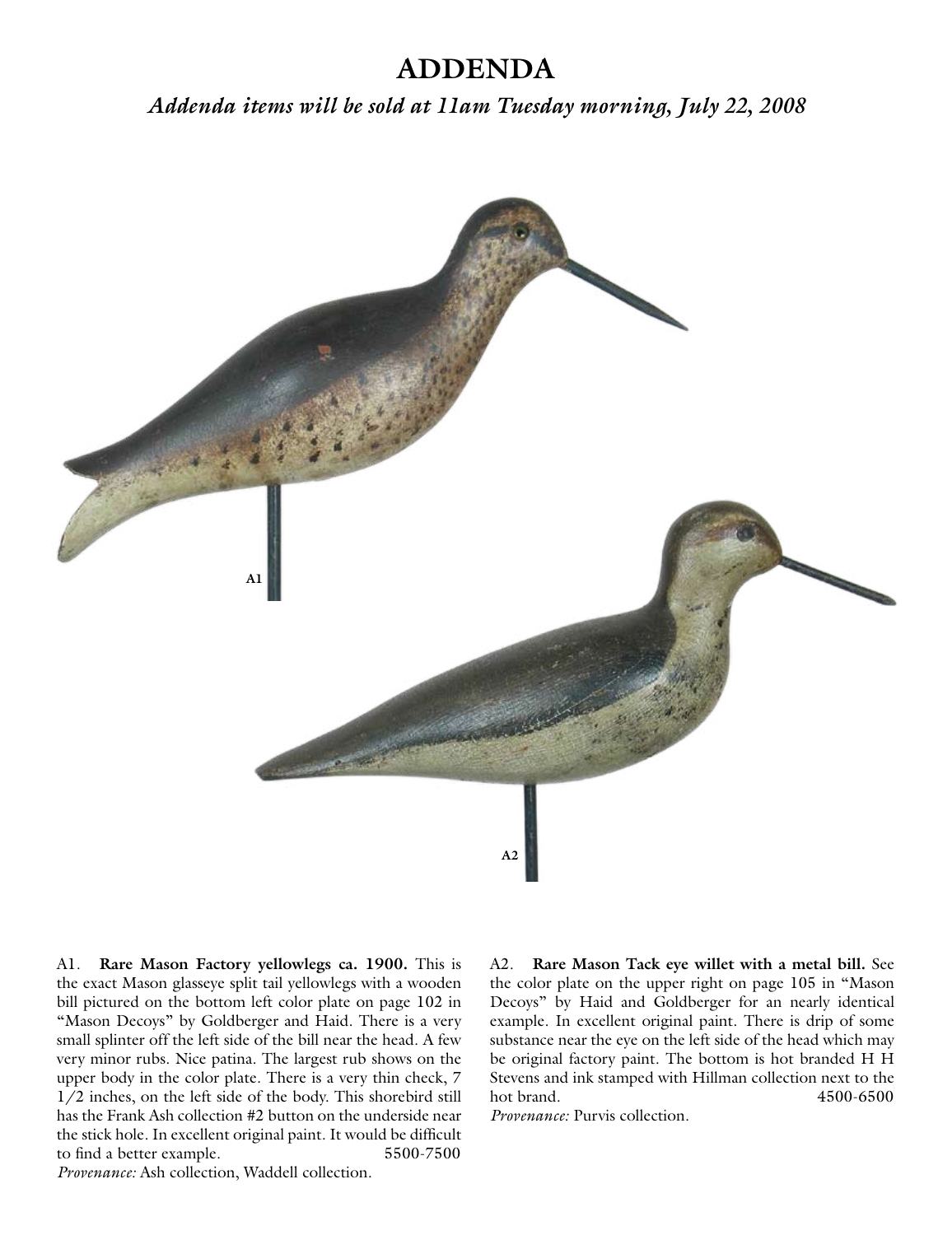

A3. **Two tin "Peep" decoys ca 1880 attributed to the Strater & Sohier Co. of Cambridge, Massachusetts.** In good to excellent original condition with a few dings and chips. 1200-1600

A4. **Pair of flattie sanderlings from Cape Cod**. Approximately 7/8" thick. Carved neck. Bills may be replacements. Original paint with moderate gunning wear, rubs to wood and light shot hits. Original nail stakes.

800-1200

A5. **Pair of flattie sanderlings from Cape Cod**. Approximately 7/8" thick. Carved neck. Bills may be replacements. Original paint with moderate gunning wear and some rubs to wood. Replaced stakes with some wood loss in area of stake holes. 800-1200

A6. **Outstanding Keyes Chadwick black duck decoy ca 1930-1945 in near mint original paint with only minor imperfections.** Head is turned nicely to the left. Quality glass eyes. This is one of the finest examples we have seen.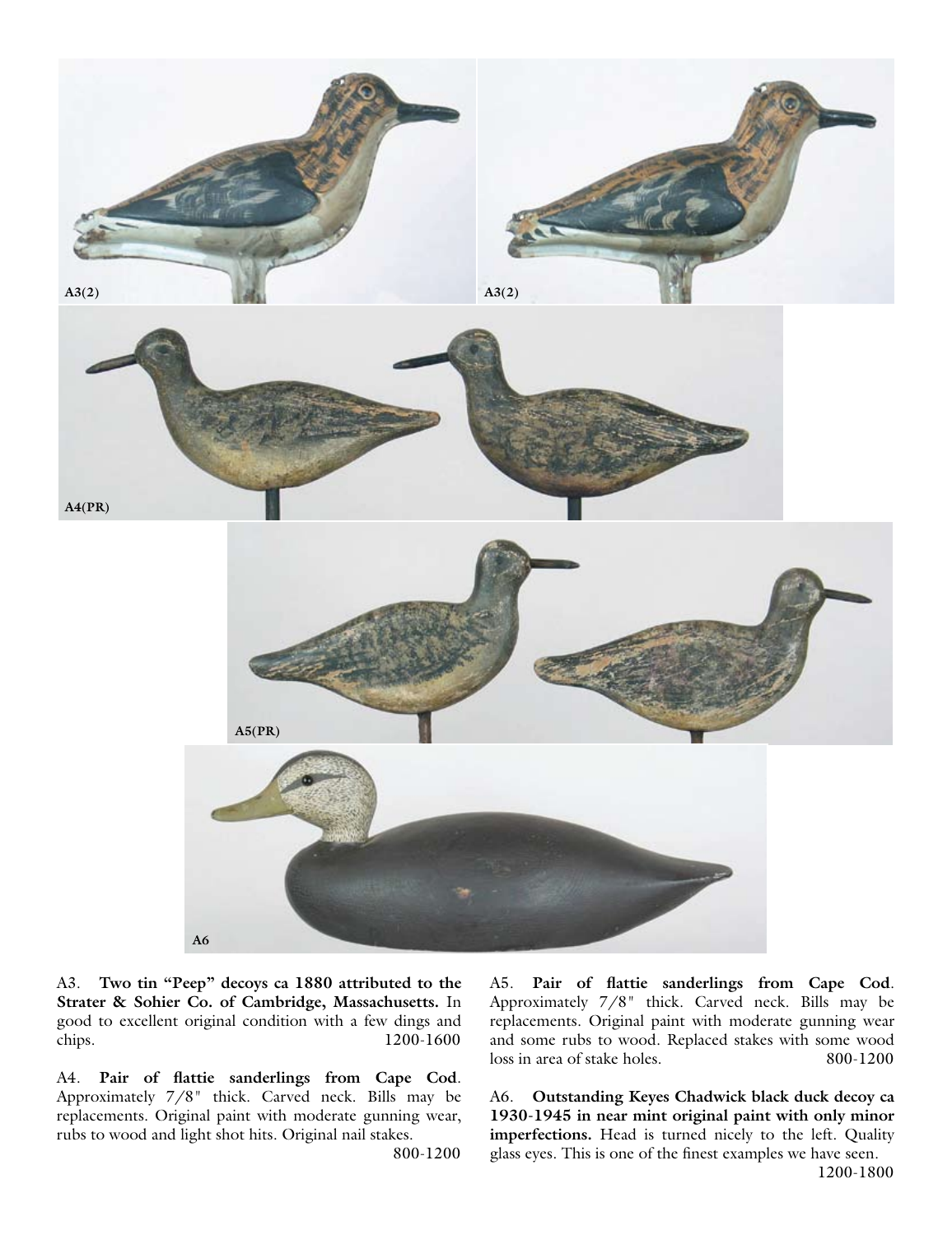



A7. **Bluebill hen by Frank Coombs, Alexandria Bay, N.Y.** Alert, high head pose with typical Coombs eye groove. Fine original paint with moderate wear. Small check along grain lines on top of head and small areas of roughness on right side of head, edge of tail and back as well as a few shot hits. Several puppy chews to bill. 500-1000

A8. **Wildfowler low head black duck decoy ca 1940's from the Old Saybrook Factory.** In near mint XOC. One of three all in different poses from the Waddell collection. Minor imperfections. *See lots 50 and 51 for the 2 rig mates.* The three are the finest early Wildfowler black duck decoys we have ever handled. 250-450 *Provenance:* Waddell collection

A9. **Early Nantucket swing-handle lightship basket ca 1870-1880 with turned grooved base.** 9 inches wide, 6 1/4 inches deep. Single lashing on rim. Typical oak staves with cane weaving. Wooden ears. In excellent original condition with minor imperfections. Nearly perfect. Retaining it's old red on the bottom of the base. 4500-5500